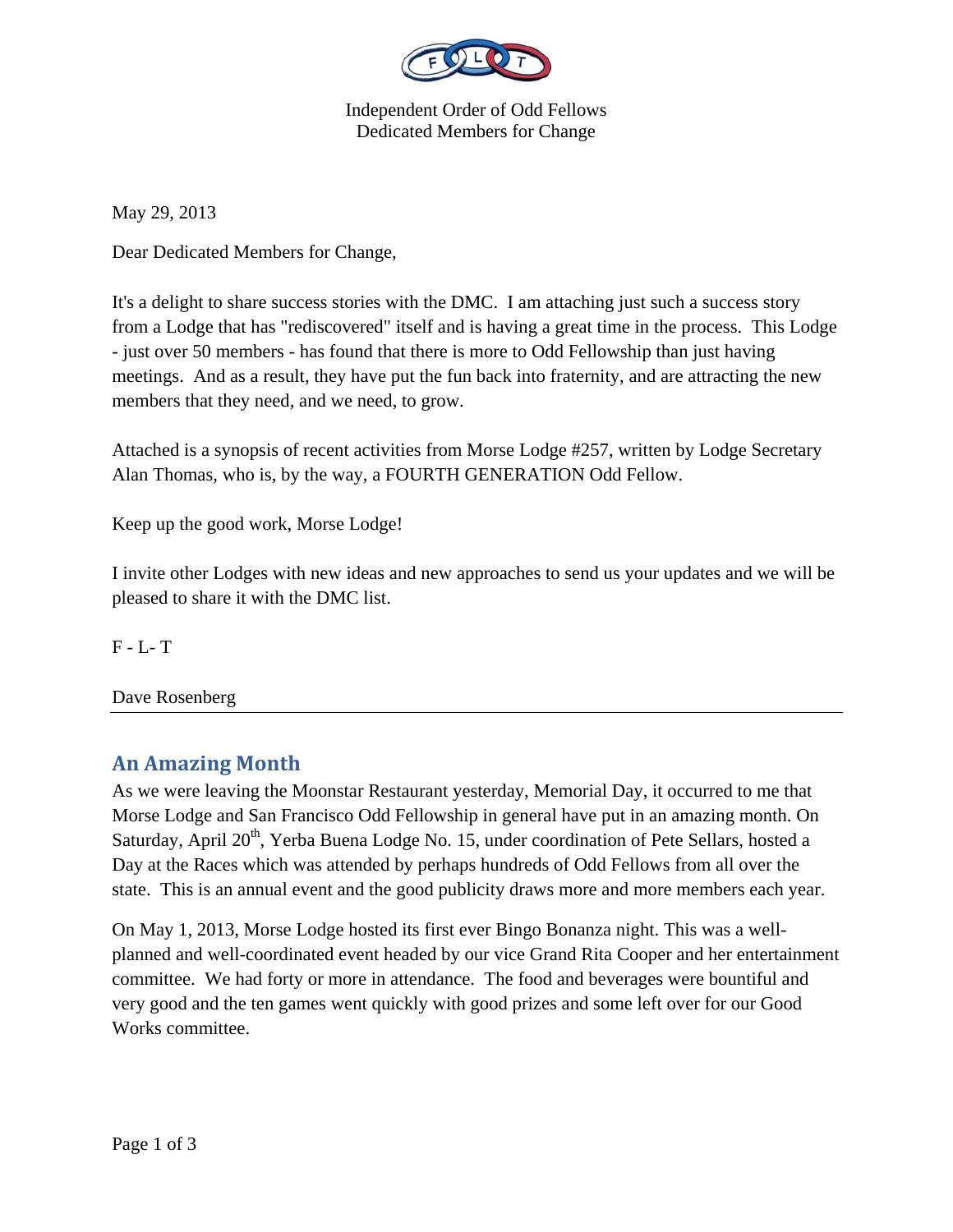

Independent Order of Odd Fellows Dedicated Members for Change

Just three days later on Saturday, May 4, 2013, Morse Lodge hosted its 136<sup>th</sup> anniversary party at the Basque Cultural Center. Thirty-five were in attendance and we all enjoyed a delicious meal and dancing after to a great trio.

On Wednesday, May  $15<sup>th</sup>$ , the Grand Lodge sessions in Sacramento commenced and Morse Lodge had a good representation. Past Noble Grands in attendance were Tom Bernard, Chuck Morse, Brian Scheslinger, Joe Stark and Alan Thomas. Visitors attending were Susan Bernard, Dell Conlan (Apollo representative), Rita Cooper, Jack Fullmer (audio-visual responsibilities), Marlene Fullmer, Kate Nacouzi, and Tina Phanivong (Golden West representative). A very nice photo is enclosed which shows the "Morse" table which I believe was taken by Jack Fullmer. Rita Cooper wrote a piece on her Grand Lodge observations which is shared as follows:

*This was my first time attending the Grand Lodge Convention, as a visitor I was able to look listen and soak up the unique and enjoyable experiences of attending such an event. My first experience came from the first evening ceremonial dinner that made a strong impression on me, that as an organization, the Independent Order of Odd Fellows aims to provide a framework that promotes personal and social development with its different branches. I was not only able to socialize with other Odd Fellows from different lodges but also became familiar by talking with Rebekahs and chatting with a Major General from the Patriarchs Militant that I knew so little about. Morse Lodge had its own dinner table and a good time was had by all! My next experience was the following day when the convention officially opened. As a visitor you are not allowed to be part of the official opening as this privilege is for Past Noble Grands who had already had this special degree conferred on them with their special password. After approximately an hour or so visitors are invited to enter the convention to observe (but not allowed to vote). The parliamentary system is messy, political, but somehow things get accomplished for the good of the Order. The day ended with a most enjoyable buffet that included music and dancing put on by Davis Lodge in conjunction with our new Grand Warden Dave Rosenberg, who has had great success in rebuilding the membership of the Davis Lodge and now brings his passion to help all of the California lodges to build our memberships. I encourage everyone to visit their website www.davislodge.org. On that website you will find articles under the heading "About the Odd Fellows" with one article in particular entitled "10 Helpful Hints to Bring New Members into the Order" that I intend to take to heart. Finally, it was great to hang out with my brothers and sisters from Morse Lodge No.257. That in itself was worth the time and expense to attend.* 

Thank you, Rita, for this great condensation of your observations of Grand Lodge. On Friday, May  $17<sup>th</sup>$ , most of the day was spent in taking and counting votes for newly elected officers. During one lengthy counting period, Charles Morse was introduced to the Grand Lodge body and acknowledged for his  $95<sup>th</sup>$  birthday which was to follow on May  $19<sup>th</sup>$ .